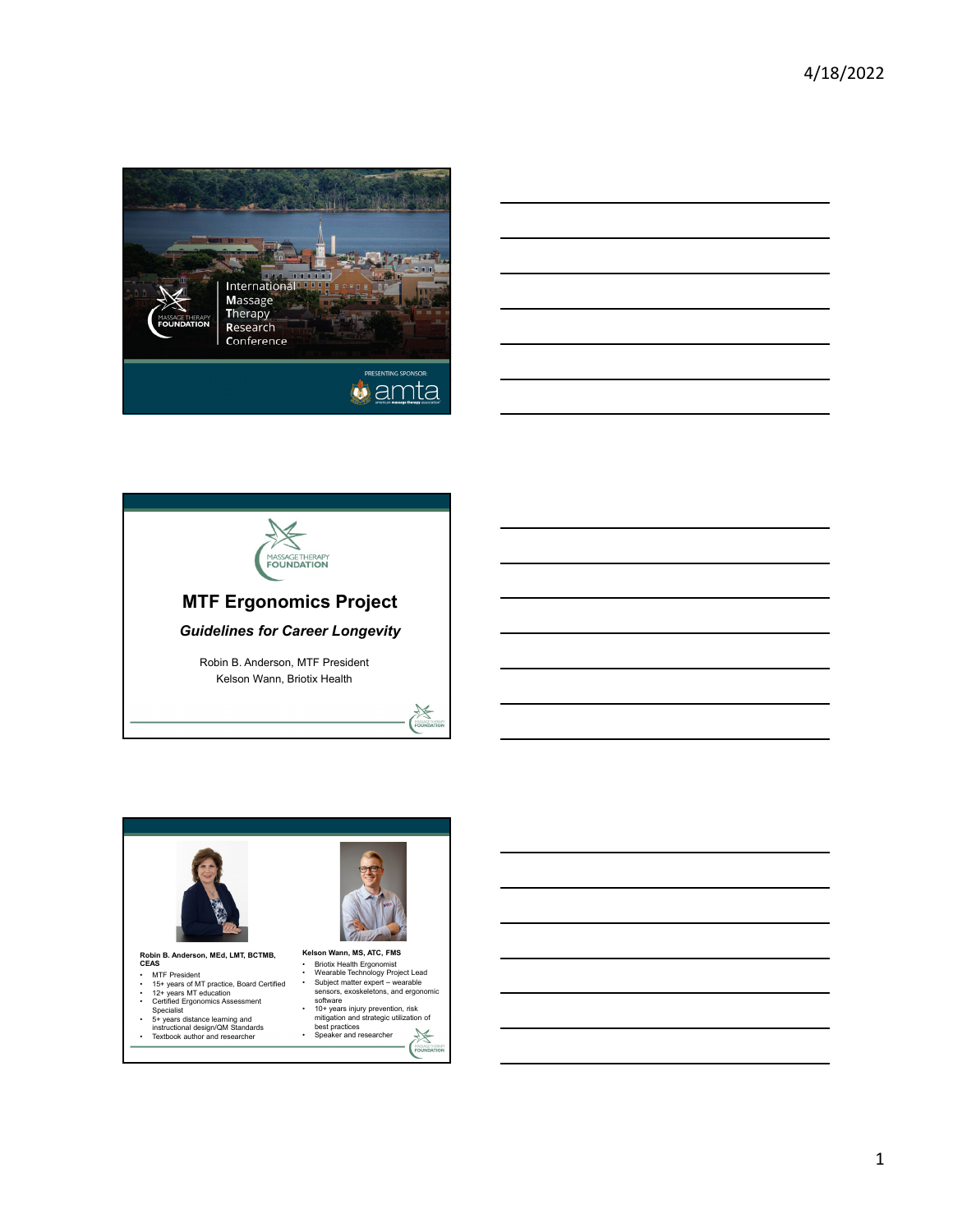





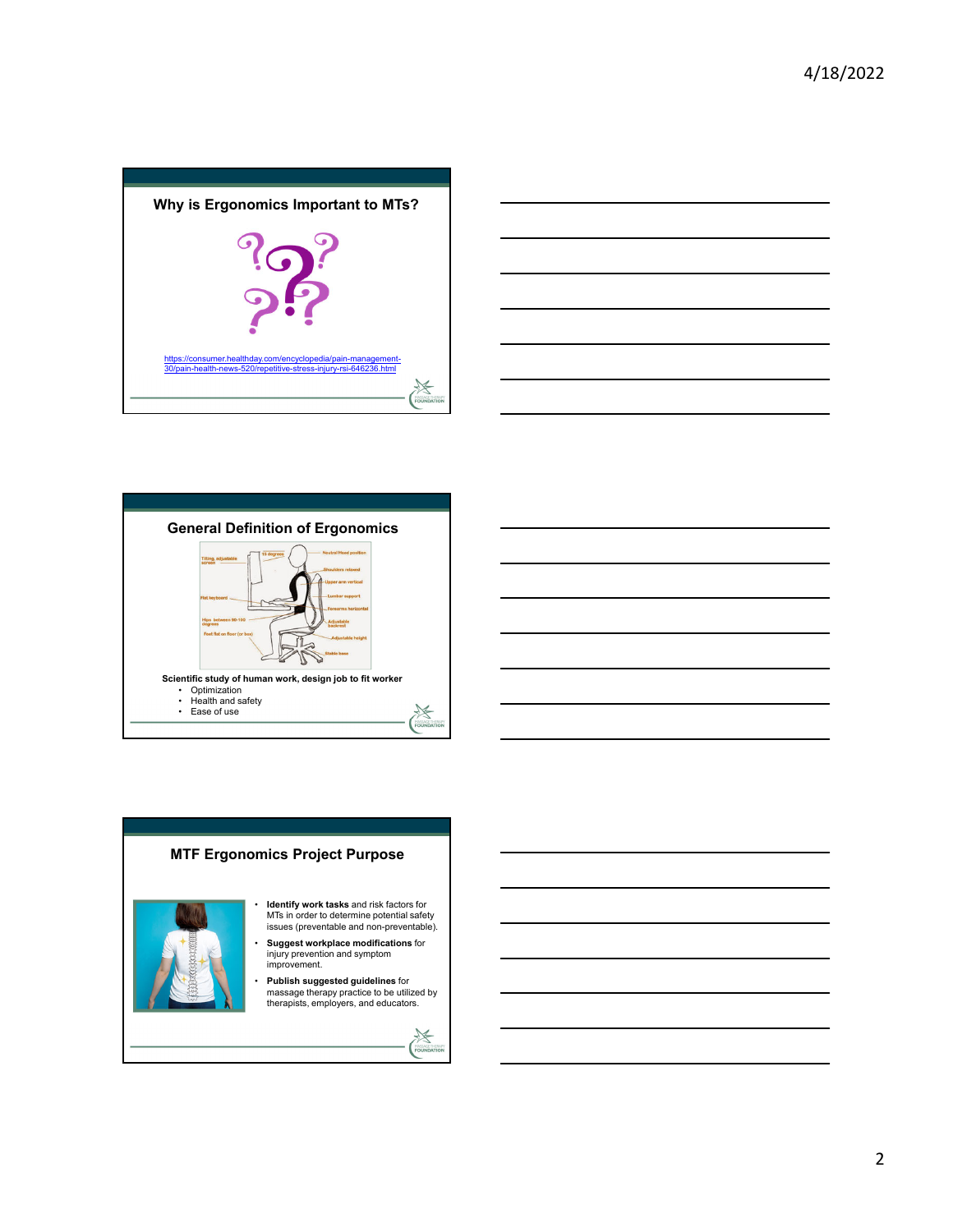

## **Investigation Phases**

#### **Phase 1 – Identifying basic risks**

- Observation of MTs at work • Evaluate typical work environments for MTs
- Determine items contributing to risk Provide guidelines that can contribute to general approach to educational methods to reach all practitioners



**Phase 2 – Specifying risk and developing the ergonomic model**

- Definition of a full-time work cycle and best
- 
- approaches Use of body mechanics, micro breaks, and
- supplemental tools as diminishing risk factors Requirements for safe work environments and
- scheduling

Gŧ

 $\bullet$ 



- Survey data over 700 MTs responded Volunteer recruitment Site visits of massage practice environment
- samplings

## **Data Collection Tools**

- Video recordings
- 
- Force matching REBA Rapid Entire Body Assessment QEC Quick Exposure Checklist DUET Distal Upper Extremity Tool
- 
- Physical measurements of table heights/widths, room sizes, etc.
	-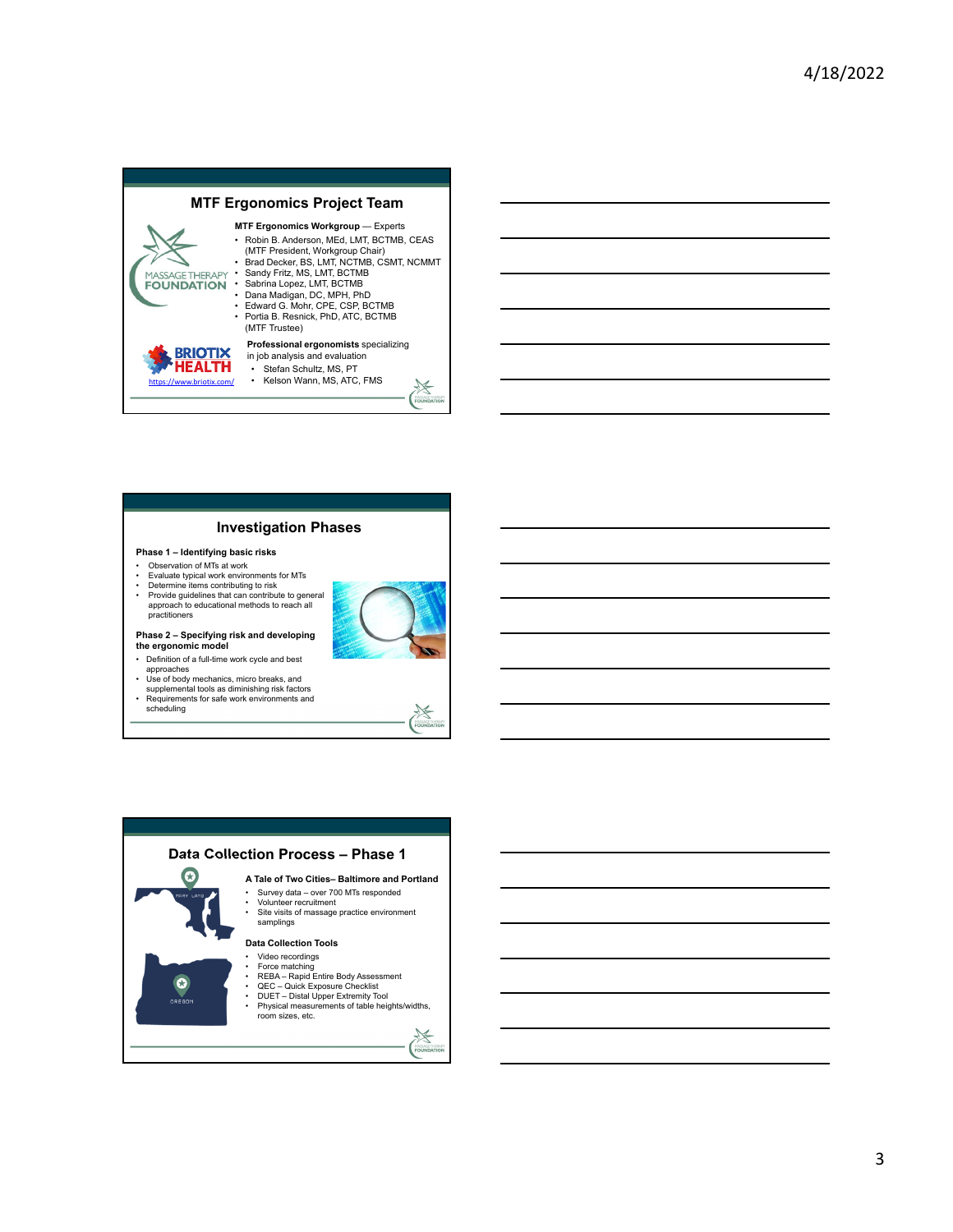## **Phase 1 Discovery Themes**

- Moderate risk job for developing RSIs if no self-care or intervention is used regularly
- **MTs have long duty cycles**–time spent doing work is very long in relation to other professions, more opportunity for risk
- The massage work environment can be prepared effectively to improve health and safety for MTs
- **Establishment of recommendations** to be incorporated into entry – level and continuing education training
- **8 Specific guidelines noted**



### **Guidelines for Career Longevity**

- **5. Side of table positioning is ideal whenever possible, avoid end of table unless performing work in that area**
- **6. Limit stroke excursion**
	- a) Avoid longer strokes when possible and stand as close to the target area as possible b) Avoid reaching across the midline, except with direct
- contralateral strokes **7. Avoid single digit force exposures, support digits at all**
- **times**
- **8. Avoid trunk and neck lateral flexion and rotation**

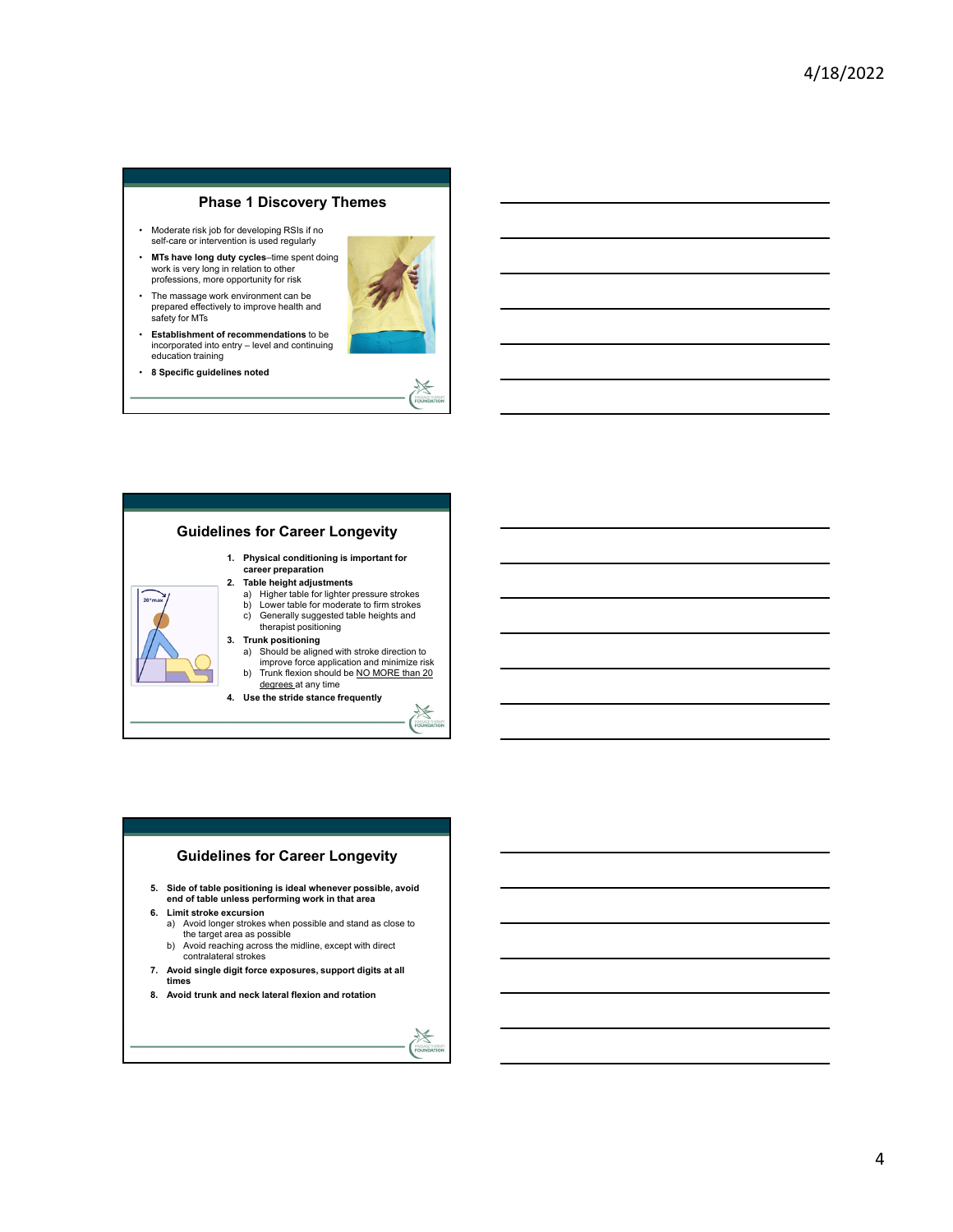



# **Goals: Business As Usual**

- No changes to operation
- Just a normal day of work
- Measuring actual movements
- Good and bad of traditional day
- True representation of work conditions will provide the most impactful data

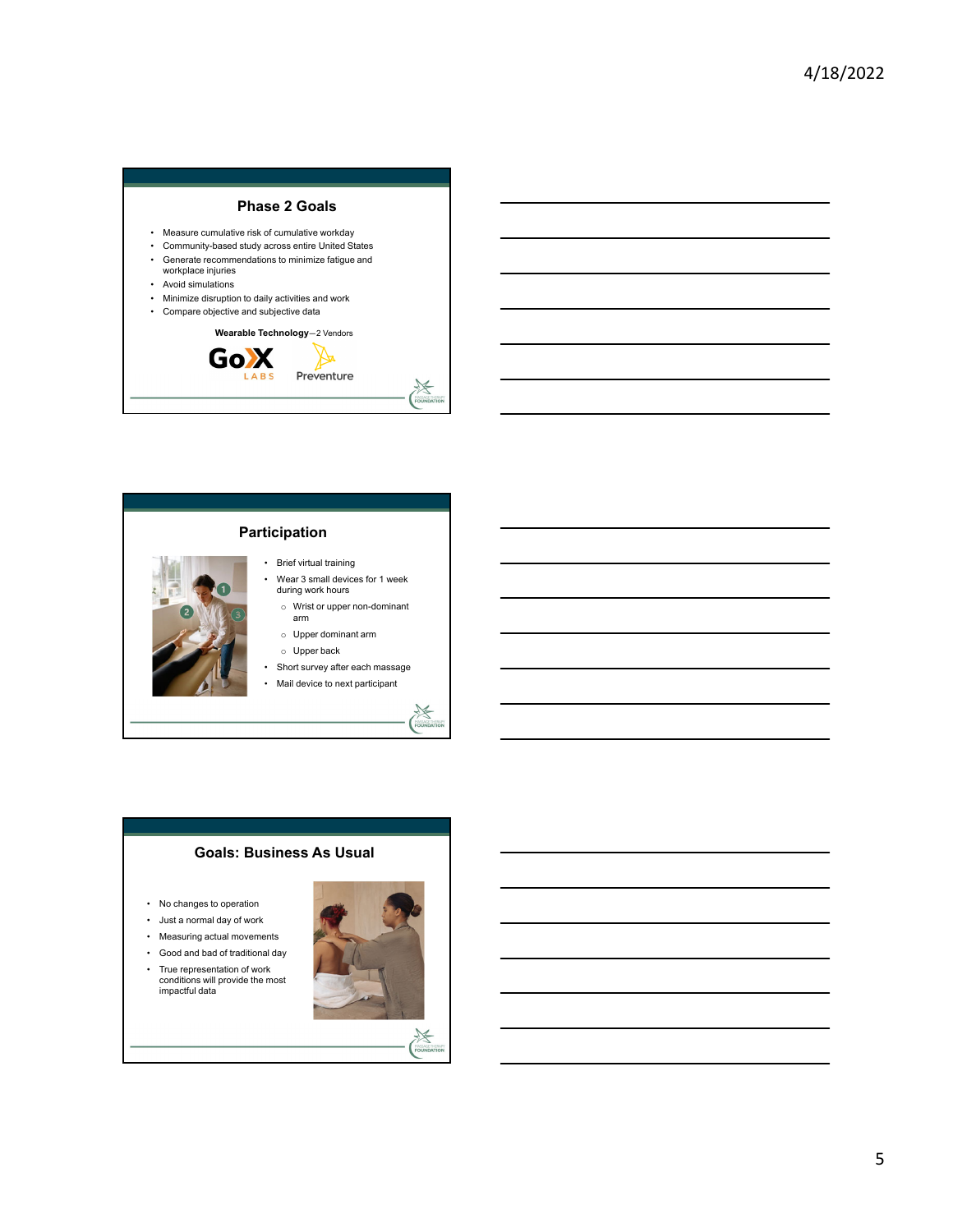

#### **Benefits of Your Involvement**

- Innovative research assessing the role fatigue and posture have within massage therapy
- Recommendations to extend the careers of current and future therapists
- Promote sustainable workplace guidelines
- Better understand your own movements
- Exposure to cutting-edge wearable technology
- Be a part of the future



#### **Conference Next Steps**

- 1. Meet at MTF booth to see sensors and review protocols
- 2. Sign up for additional information

#### **Study Schedule**

- 1. Short virtual training
- 2. 1:1 Meeting with study coordinator
- 3. A few days of sensor testing to increase familiarity
- 4. 7 Days of sensor utilization + post-massage surveys
- 5. Ship device to next location